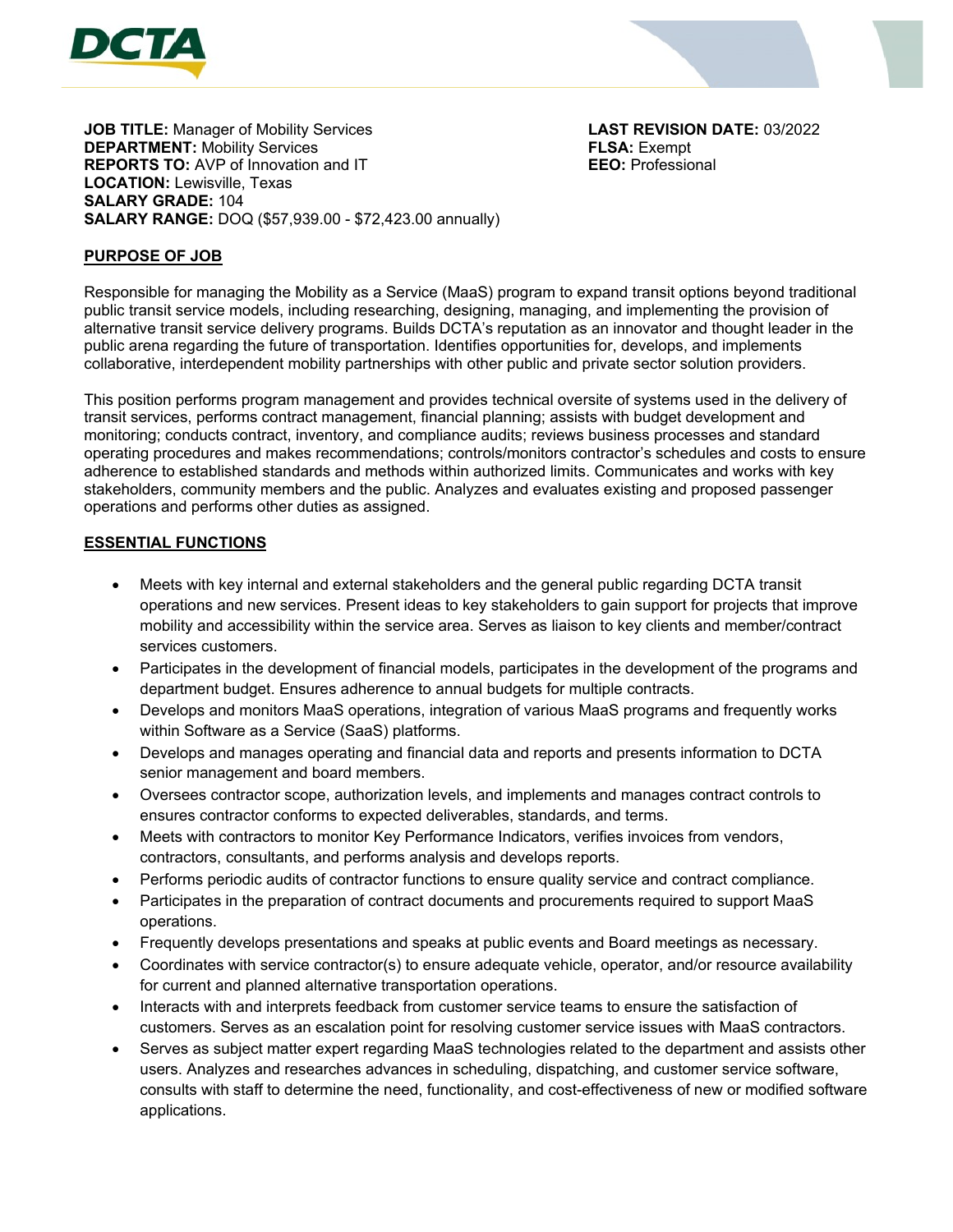

- Participates in contract development and post-award management, develops requirements for goods and services including proposed scope of work/specifications, evaluation criteria, and pricing schedules; performs administration of contracts to ensure that contract requirements are met and performed in a timely manner.
- Assesses the condition of systems, processes, and resources related to MaaS activities and functions; plans and implements process improvements and new service models to include process flows, documentation, training, and supporting systems, tools, and equipment; maintains awareness of new trends and developments in the fields related to areas of assignment; incorporates new developments as appropriate, ensures processes, policies, and practices are interpreted and applied consistently and effectively.

## **REQUIREMENTS TO PERFORM WORK**

## *Knowledge of:*

- Knowledge of transit operations, procedures, and industry practices is desirable. Knowledge of the Americans with Disabilities Act (ADA) and its application is preferred.
- Experience working with SaaS applications is required. Experience working with a variety of end-users for applications is strongly preferred.
- Knowledge of data analytics, with skills in excel, data manipulation tools, and data visualization. Must be able to make data driven decisions/recommendations and demonstrate subject knowledge supported by data in public meetings.
- Familiar with the transit and mobility marketplace, and able to anticipate trends and make recommendations
- Experience with contract management and working directly with vendors to identify solutions and solve problems that arise.
- Knowledge of exceptional customer service skills and conflict resolution.
- Knowledge of principles and practices of program development and contract administration, with an understanding of contractual relationships for consultants, contractors, and third-party service providers.
- Knowledge of program/project management techniques and principles.
- Exceptional interpersonal skills to communicate effectively and sensitively with all levels of supervisory and non-supervisory employees; a politically, economically, and culturally diverse work force; and represent DCTA to the community, government entities, vendors, contractors, and others both inside and outside of DCTA.
- Must have excellent oral and written communication skills, with the ability to effectively communicate with customers, staff and contractors and the ability to handle daily challenges and adjust to adversity.
- Must have problem-solving abilities, organizational skills and excellent presentation skills.
- Experience with word processing, spreadsheet and project management software packages.
- Knowledge of general business and accounting principles and practices.
- Microsoft Office suite, including Word, Excel, Outlook, PowerPoint is required. Flexibility to work across vendor and stakeholder's technologies.

## *Ability to:*

- Organize work around broad organizational goals and processes under minimal direction.
- Work in a dynamic environment, under stress, and with frequent interruptions that requires the incumbent to be sensitive to change and responsive to changing goals, priorities, and needs.
- Ability to find a solution for or be proactive in working out solutions.
- Ability to interact positively with a variety of personalities internally and externally.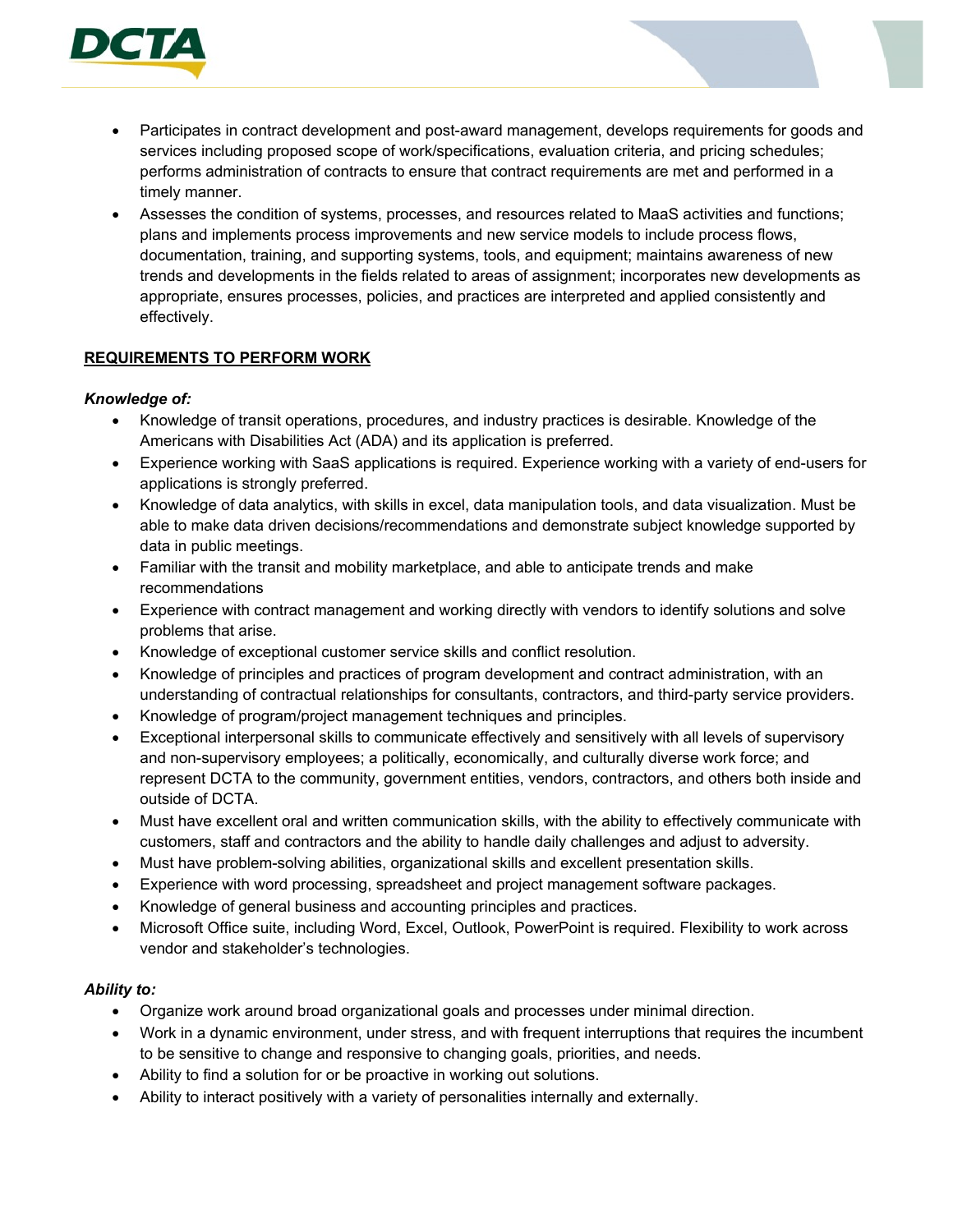

- Ability to understand, interpret, apply, and follow detailed transportation related laws, regulations, processes, policies, and procedures.
- Communicate clearly, concisely and effectively, both orally and in writing, with all internal and external stakeholders, including the general public;
- Understand, interpret, and apply laws, rules, policies, procedures, budgets, contracts, and labor/management agreements;
- Apply collaborative work strategies and gain the cooperation of employees at all levels of the organization.
- Schedule and organize tasks to meet aggressive program schedules; and
- Perform a wide range of complex work assignments.

# *The ideal candidate will:*

- Possess a positive attitude, and practices good judgement, while open to receiving/providing feedback
- Hold the ability to get along with others, individually and in a large group. Has the desire to care for the organization's well-being and for the co-workers he/she interacts with. Interested in partaking in group development and team building activities
- Be open to collaborate and work in a team-oriented and helping environment
- Possess an influential and welcoming communication style
- Foster a culture that values critical thinking and problem solving; and encourages constructive feedback, engagement, inclusion, and diversity at all levels

# **EDUCATION AND EXPERIENCE** (Any equivalent combination of education and experience)

- Bachelor's degree in Transportation, Business Administration, Public Administration or in a discipline related to operations management, or an equivalent combination of technical training and experience in administration or program/project management, operations management, training and development, and customer service.
- Minimum of three (3) years progressively responsible related experience equivalent to the scope of assigned projects or a combination of education and experience.

#### *Special Requirements: Hold a current valid Texas Driver's Licenses or have the ability to obtain one upon entry hire.*

**PHYSICAL ACTIVITIES:** Physical activity includes, but is not limited to: on a continuous basis, sit at a desk for long periods of time; intermittently twist and reach office equipment; write or use keyboard to communicate through written means; lift moderate weight; reaching above the waist, reaching below the waist, and reaching waist to shoulder to reach inventory on shelves; repetitive motion and fingering when using a computer keyboard; talking and hearing when dealing with customers; and observation of transit projects and operations during field work.

## **Additional perks and benefits that accompany full-time employment with DCTA:**

- Telecommuting options available, if suitable for your position.
- Flexible office hours are permitted, given a regular 8-hour workday that brackets the agency's core hours from 9:00am – 4:00pm (i.e. 7:30 am to 4:30pm, or 9:00am to 6:00pm). These flex hours are coordinated with your supervisor.
- One 8-hour paid day off for your birthday.
- Employee portions of Medical and Dental benefits are 100% paid by the employer.